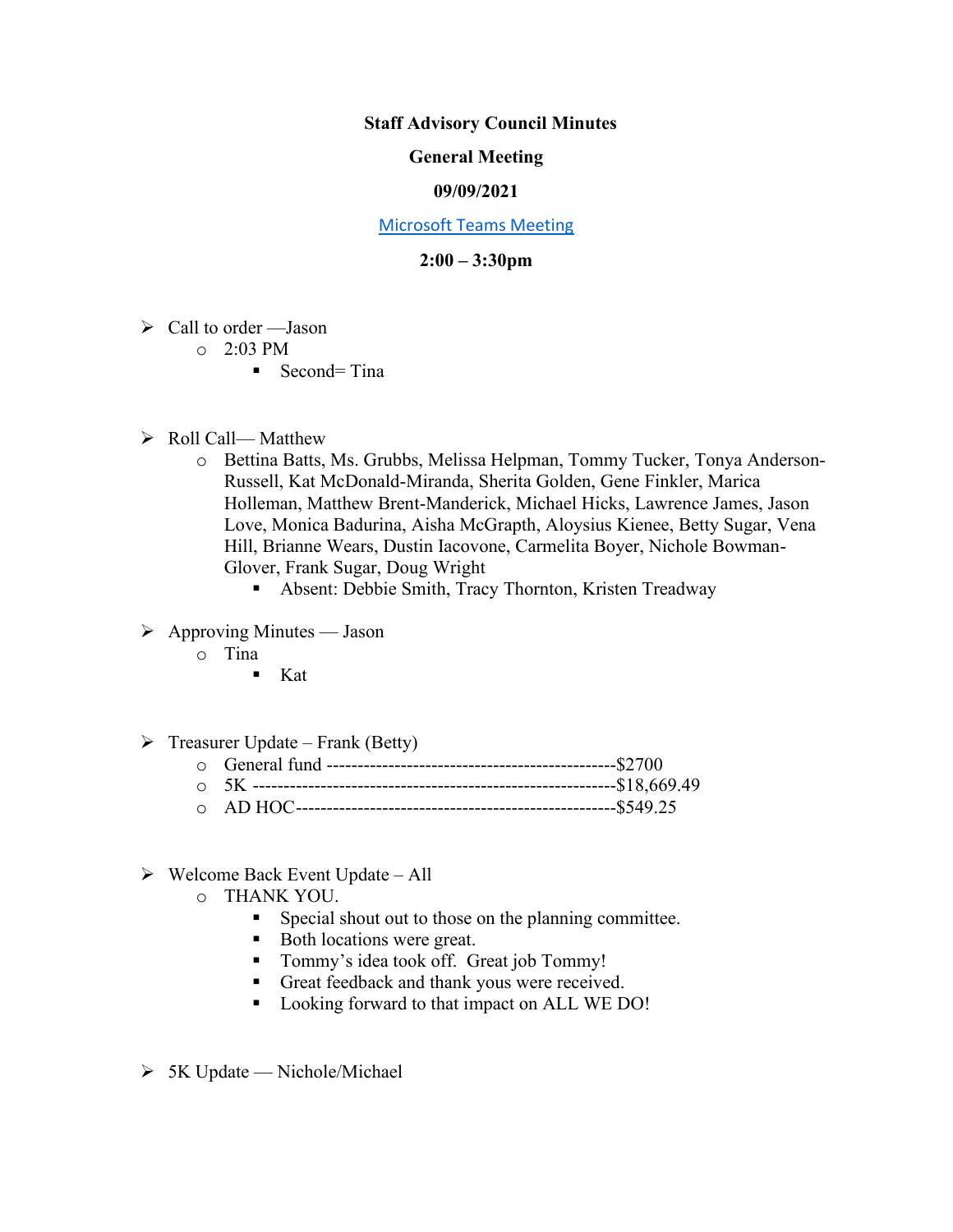- o Will be meeting with the executive team and anyone who wants to join. Details to follow.
- o Moving forward want to be firm in the process of handing out scholarships.
- o *ANY THOUGHTS/IDEAS WELCOME….*
- o Gave out 4 scholarships this year.
- o If you would like to be more involved, please let Michael and Nichole know.
- $\triangleright$  Wellbeing Update Nichole
	- o 9/22. Student Loan repayment seminar.
	- o **Covid and Flu vaccine clinic. (open to employees and students) 9/29. INFORMATION TO FOLLOW**
	- o Only vaccines received during this cycle will count towards this cycles Rally Coins.
- $\triangleright$  Goal Setting and the SAC Business Case Nichole/Kat
	- $\circ$  Executive group had 1<sup>st</sup> meeting with Barbara has happened.
	- o Reviewing the data collected from the retreat.
	- o Will be meeting again to match the data to a business model
	- o Putting on goals in this format will resonate with the College.
	- o Other groups and councils around the college are going through the same steps as well.
	- o Aligning ourselves with the college's values.
- ➢ SAC on Teams/Committee Channels Matthew
	- o We will do a majority of communicating through our TEAMS channel.
	- o To find
		- Open your TEAMS app.
		- Click on the TEAMS icon on the left side of screen. (sometimes it requires a double click). This takes you to a page with a list of your teams. Click till this list appears.
		- Find and click the Staff Advisory Council Group in your list.
		- You will find pages for both posts and files maneuver the pages by clicking the links at the top and along the sides.
		- The links for the sub-committees are there.
	- o If you do not have permission to the page or need help, have questions. Please contact Matthew.
- ➢ SAC Committees Report Outs Tommy/Kat/Doug
	- o **Activities=** no report at this time
	- o **Communications=**Website layout has changed. Text change is in the works. Everything else will follow (minutes, members updates).
		- Think about "Becoming a member". Any ideas are welcome
		- Also 5K section needs updated.
	- o **Bi-laws=**currently in works. Details to follow.